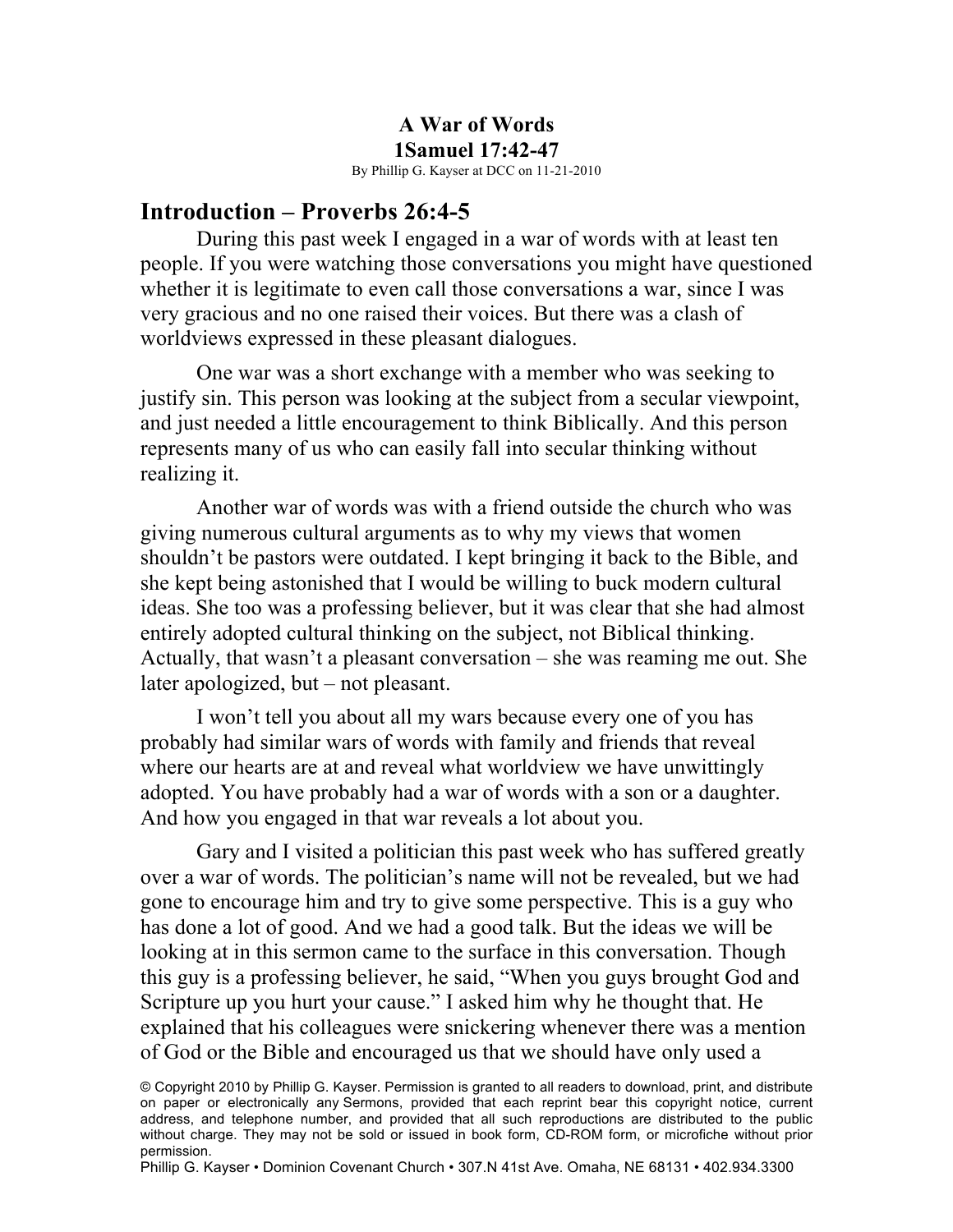secular argument instead of quoting the Bible. I pointed out that even though four of my arguments might have been considered secular in contrast to some of my arguments, really all of the arguments in that room were religious. But I understood where this man was coming from. We are faced with constant pressure to conform our words to the wisdom of this world. That is the only thing that we think they will buy into. And before we start looking at the war of words between Goliath and David, I want to set the theological background for what was happening by looking at Proverbs  $26:4-5.$ 

Proverbs 26:4 says, "**Do not answer a fool according to his folly, lest you also be like him**." What is a fool? What is folly? Psalm 15 and Psalm 53 both say that "**the fool has said in his heart that there is no God**." So folly is arguing or acting as if there is no God. If you agree with the unbeliever that it is legitimate to start from a neutral stance and that anything in life can be properly interpreted apart from God, then you will have no basis for moving him from independence to dependence. Why? Because you are just like him; you are independent in your reasoning. You just happen to be a Christian, but the presuppositions of your war of words are the same as the unbelievers. Why should he move to dependence upon God if you as a believer act as if your mind determines truth? That's what the proverb means when it says, "**Do not answer a fool according to his folly, lest you also be like him.**" In this passage David does not answer Goliath according to his folly. He doesn't adopt Goliath's assumptions, methods, or goals. To argue neutrally is to grant the unbeliever exactly what he wants – independence from God and from His law. You have removed all your armor and dropped your sword in the fight if you do this. And yet Christians answer a fool according to his folly all the time when they argue with their children. Instead of bringing God's authority and His word to bear on the question, they use the wisdom of the world. One such wisdom is that might makes right – "Do it cause I said so!" Another wisdom of the world is giving multiple warnings; or negotiating, or appealing to pragmatism, or giving time out. Proverbs 26:4 says that we must not reason like the world in our wars of words. "**Do not answer a fool according to his folly, lest you also be like him.**"

But the next verse (Proverbs 26:5) goes on to say, "**Answer a fool according to his folly lest he be wise in his own eyes.**" What's with that? Is he contradicting himself? No. He is saying that once you have established that the bible is the only legitimate starting point, and that God is your only reference of truth (that's the previous verse), you can turn around and show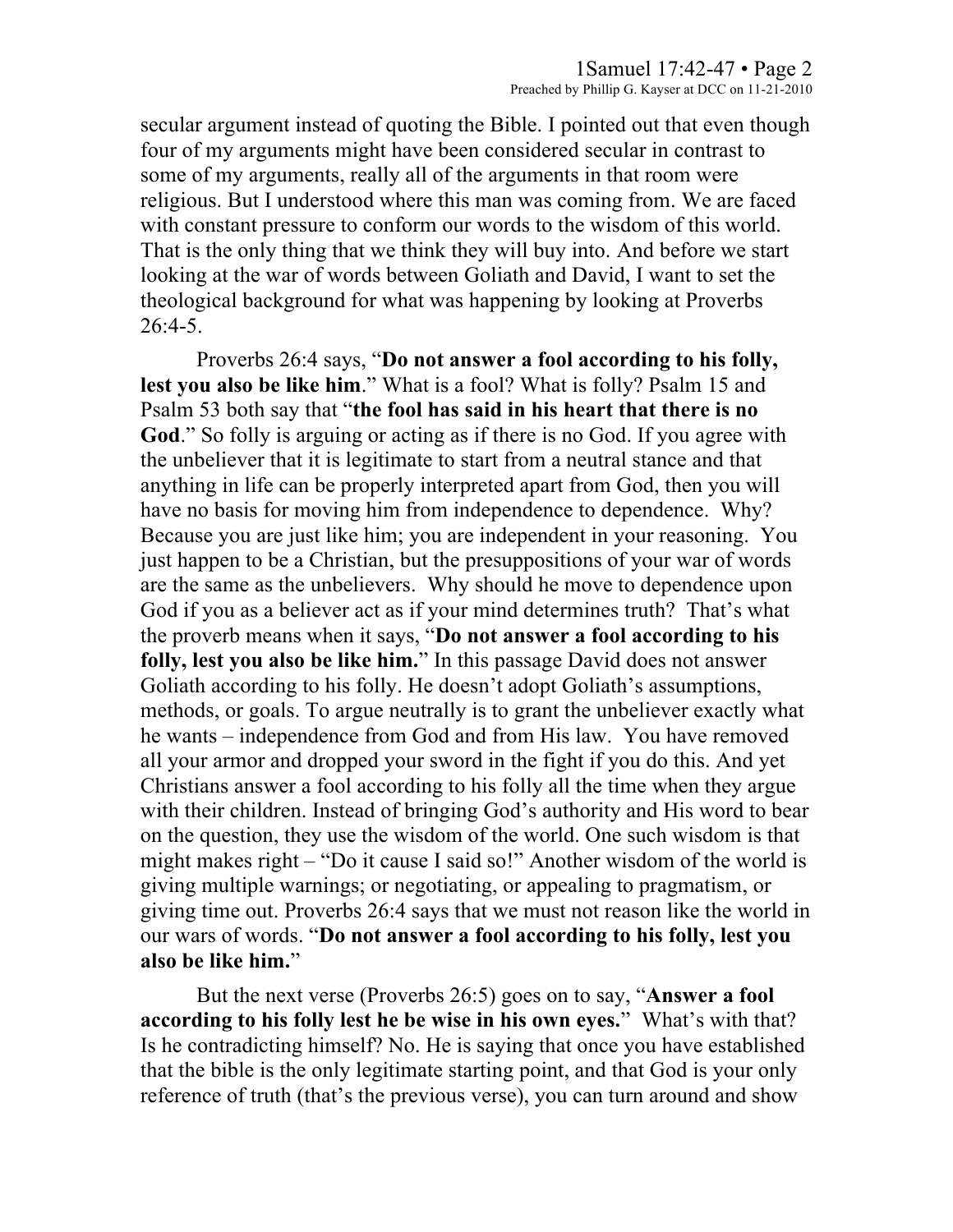that if the unbeliever continues in his independence, there is no way that he can prove anything with absolute certainty. You are using his own presuppositions to disprove his words. So it is a two-fold methodology. You show your commitment to God and His Word and then you show the inconsistencies of failing to do so.

When I spoke to City Council on the GLBT issue some weeks ago I started by defining the issue as a Biblical issue and saying that they cannot make moral what God calls an abomination. God has spoken to this subject. Like Goliath, I could tell that they didn't buy that. But then I tried to show how on their own presuppositions they were being contradictory. I sought in the second part to answer a fool according to his folly lest he be wise in his own eyes. They claimed that this was an issue of rights, when in reality 1) no right that we have in the bill or rights is being denied these people and 2) they are denying us the rights listed in Articles I and IV of the Bill of Rights. In other words, if this really is about rights, they should vote against the bill. I was answering a man according to his folly lest he be wise in his own eyes. Unfortunately, they don't give you much time to do so, but there is much that can be done in three minutes.

And I hope this little passage on a war of words between David and Goliath will help to crystallize in your minds the difference between a faithful war of words and an unfaithful war of words, whether that war is with your children on why they should clean up their rooms, or whether your war of words is with a politician.

## **I. The goal of our words**

#### *A. Goliath's goal – frame the war within two unacceptable alternatives (vv. 8-9)*

Let's look first at the goal of the words found in this chapter. Goliath's goal is clearly stated in verses 8-9.

**1Samuel 17:8 Then he stood and cried out to the armies of Israel, and said to them, "Why have you come out to line up for battle?** *Am* **I not a Philistine, and you the servants of Saul? Choose a man for yourselves, and let him come down to me.** 

**1Samuel 17:9 If he is able to fight with me and kill me, then we will be your servants. But if I prevail against him and kill him, then you shall be our servants and serve us."**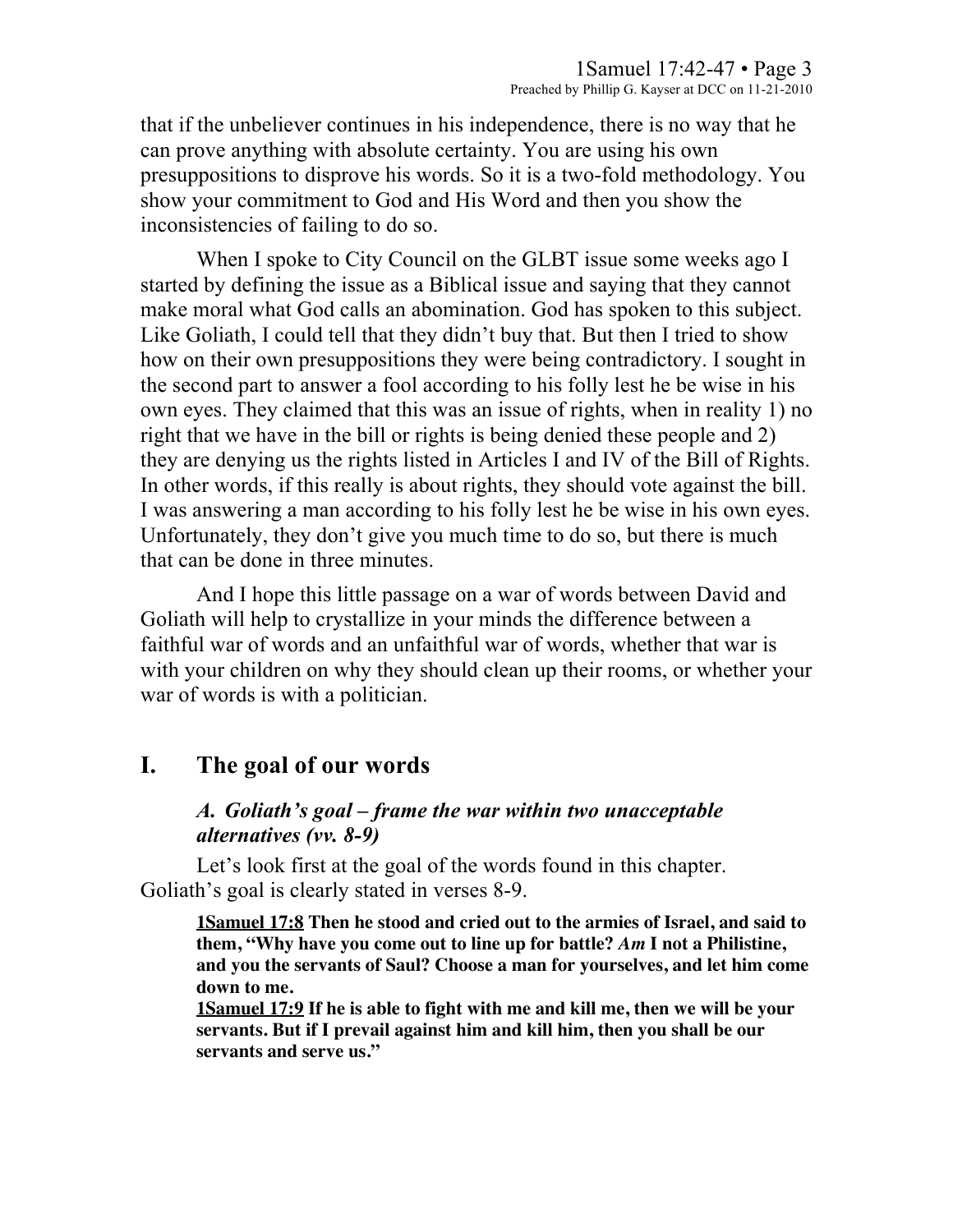Goliath frames the war within only two alternatives. We call that a false dilemma. And his false dilemma was that Israel had two choices – they could either be slaves of Saul or slaves of the Philistines. He can't think of any options other than that there must be big state. It is either the statism of Saul or it will be the statism of the Philistines, but as far as he is concerned, having a big central state is not an option. Now, neither of those options was acceptable to God, and David was not about to allow Goliath to define the argument. Too many times we allow our opponents to define the debate. Of course, if you had asked various Jews, you might have seen some of the Jews as already having bought into those two options. Many of them were unwilling to buck the tyranny of Saul for quite a few more years. Other Jews might have been tempted to flee, or to negotiate. But it doesn't appear that any of them had the big goals that David had. Goliath's goals were an uncomfortable choice between a rock and a hard place.

#### *B. David's goal – that God's wisdom might be known (v. 46)*

The goal of David can be seen in verse 46. Any time you see a "that" or "so that" you know that some goal is going to be described. David said, "**that all the earth may know that there is a God in Israel**." David's goal was not safety, comfort, winning a battle for the sake of winning the battle, or any other humanistic goal. His goal was to please God and see God's name lifted up. And if that is not your goal in your war of words, you have lost the battle up front. You have already conceded to humanism. You are answering a man according to his folly. You are fighting on the world's turf. And let me apprise you of something, if you fight on the world's turf and with their methods, you will lose. And you will lose because the world, the flesh, and the devil are experts in that arena, and without God on your side (because He will oppose you too) you don't stand a chance.

And I know people who will respond – "That's ridiculous Phil. If I don't respond on their terms I don't stand a chance." If we don't use their dirty tactics, we don't stand a chance. If we don't get our share of the pork, our state will suffer. And that response is basically saying, "That's ridiculous Phil. We can't fight with spiritual weapons because Goliath is against us." Now don't get me wrong – we saw last week that it is OK to use tools such as slings, and stones, and words, but they must be used under God's authority and for God's glory. And too many wars of words that evangelicals engage in, God's name is not even mentioned, and certainly His laws and His methods are not referenced. If they have David's goal, they are certainly hiding it.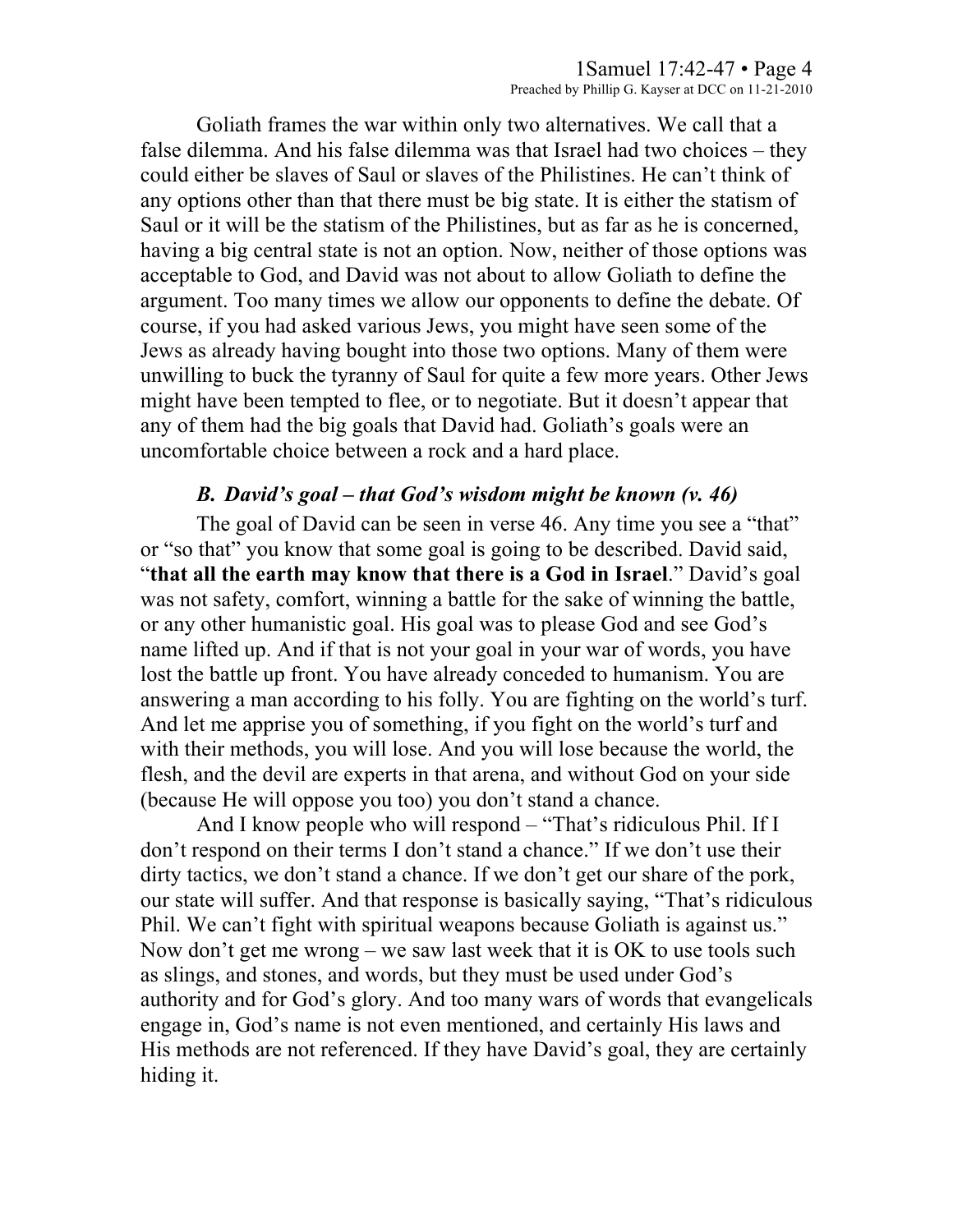David's goal was far bigger than winning one battle. When D. L. Moody was dying, he told his sons, "If God be your partner, make your plans big." Think about that. If God is your partner in business, make big plans. If God is your partner in church, make big plans. If God is your partner in politics, make big plans. Do you have a vision that is bigger than yourself? If not, seek God's face until His call is felt upon your soul. But your methodology reflects the size of your goals.

Our ultimate goal must be the glorify God with every word that we speak in our war of words. Just as an example, people may question why you homeschool. If you are embarrassed by your real reasons for homeschooling, you might just bring up issues the unbelievers can identify with – that the educational standards out there are poor, that they are receiving poor socialization, that Abraham Lincoln homeschooled, etc. And Proverbs 26 says that those can have a place in your apologetic (in fact, that is the second half of the apologetic), but if you argue neutrally from the standpoint of what will be appealing to an unbeliever, your apologetic will not be faithful and it will not be powerful because it has not challenged the root of their objections.

## **II. The expectation for our words**

#### *A. Goliath's expectations – he "disdained" anything that didn't fit what he was used to; his expectation was that human strength would be pitted against human strength (v. 42).*

The second thing I see in this war of words was the stark contrast between Goliath and David *in their assumptions and in their expectations*. Initially Goliath was totally surprised by what he saw, and then he became offended. But verse 42 shows Goliath's assumptions or expectations of who *should be* coming out against him. It says, "**And when the Philistine looked about** [So he is looking around and trying to figure out who his opponent will be, or if he even has one. "And when the Philistine looked about"] **and saw David, he disdained him; for he was only a youth, ruddy and goodlooking.**" I guess that implies that Goliath was not too good-looking. He probably assumed that anyone who might be a real contest with him would have so many scars that he would be ugly as a stick. But in any case, Goliath is expecting to fight a seasoned warrior. He was expecting human strength to be pitted against human strength. He was not expecting a miracle, or that any god would actually intervene. He's religious, but he's never seen his gods intervene. When he sees the weakness of David, he assumes that David is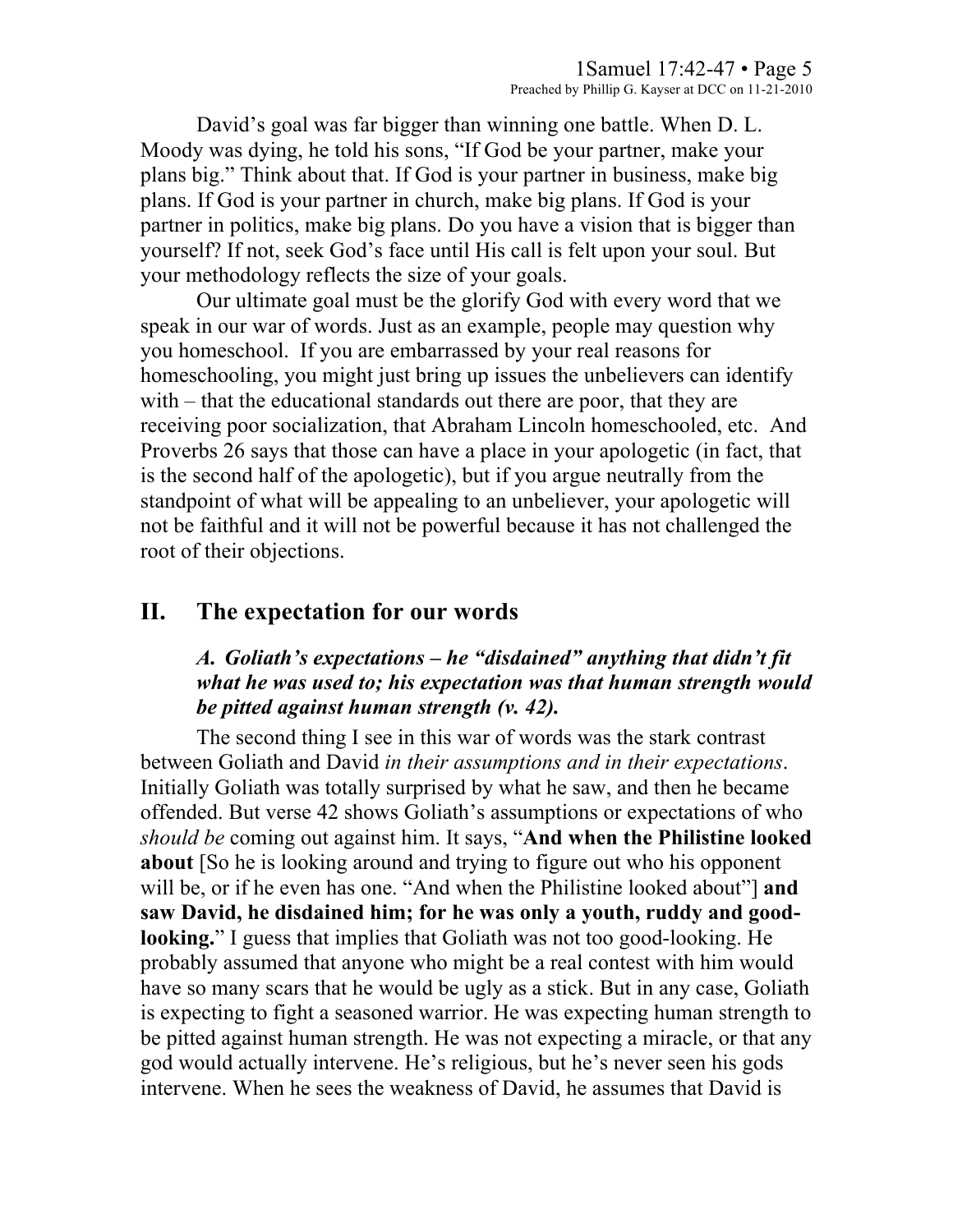powerless. And David's Christianity did look powerless. But that is a dangerous assumption that humanists make, and if Christians would once again really have the faith of David, the humanist assumption would be a fatal assumption. They don't know what they are up against. They don't believe that God will intervene. Actually, they will be right if *we ourselves* don't believe that God will intervene. But humanists have a dangerous assumption.

Unfortunately, it is easier for Christians to adopt the assumptions of Goliath than it is for them to adopt the assumptions of David. Christians today think that standing up against Goliath is hopeless, or that using David's religious words are hopeless. We will be more effective if we use secular arguments, or manipulation, or pitting one person against another, or (in some cultures bribes and blackmail). They think that they will be more effective if they learn to fight with Goliath's weapons.

But the expectations we have in our war of words reveals what is going on in the heart. Are we really walking by faith or are we walking by sight? This is true even when your war of words is within your family. Too many arguments between a husband and wife are not operating in the realm of God's authority and power. They are using insult, intimidation, curses, implied blackmail ("You know where you will be sleeping tonight"), and other methods of Goliath. And why do they do it? Because their assumption is that such methods work better than God's methods of servant leadership/loving submission, or overcoming evil with good; operating in the Spirit's authority rather than exercising power, etc. We need to examine our assumptions and expectations and see if our wars of words resemble Goliath or resemble David.

#### *B. David's expectations – that God's victory would be seen (v. 45).*

Look at David's expectations. David expects that God's presence is real and His power is real, His promises will prove true, and doing things His way is always worthwhile. Look at verse 45: "**Then David said to the Philistine, 'You come to me with a sword, with a spear, and with a javelin. But I come to you in the name of the LORD of hosts, the God of the armies of Israel, whom you have defied.**" David believes three things were powerfully on his side. First, he believed that God was present and was on his side. Now obviously, Goliath believed in gods as well. But he put more confidence in his own power and might. David did not trust his sling above God. He was trusting God to work through his sling. Walking by faith means that God is part of everything we think, do, and say. If you try to use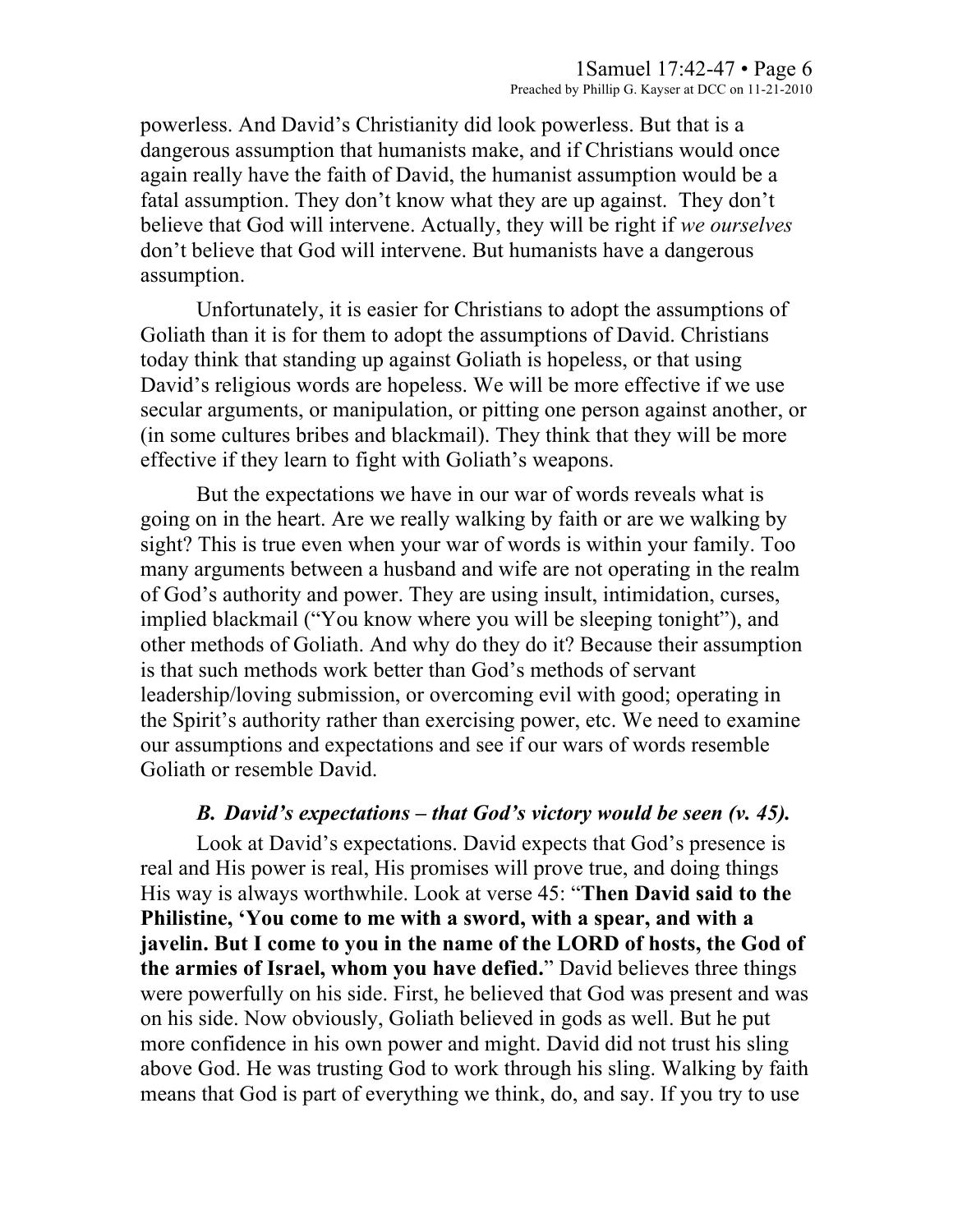secular arguments to get your way, you are automatically ejecting God from your war of words. And God does not fight on behalf of anyone who does that. Jesus said, "**For whoever is ashamed of Me and My words in this adulterous and sinful generation** [so He is talking about being ashamed of Jesus and His words in the public square]**, of him the Son of Man also will be ashamed when He comes in the glory of His Father with the holy angels**" (Mark 8:38). Our words reveal whether man is bigger than God or God is bigger than man in our vision.

Secondly, David invoked the name of God. "**I come to you in the name of Yahweh of hosts**." This is a powerful concept that most Christians are oblivious to. Why do demons not leave unless you command them to leave in the name of Jesus? What is there about His name that gives us power? And for that matter, what does it mean to come in the name of someone? Well, the short answer is that to do something in someone's name means to do something by someone's authority or with their authorization. It implies that David represented God and that God was backing David up.

In the New Testament He has called upon us to pray in the name of God the Son, Yeshua, which means, "Yahweh saves." "Jesus" means "Yahweh saves." And if you do anything that is not in the name of Jesus, it falls to ground. Our whole identity is tied up in Jesus. When we died on the cross, the law's full penalty was born by Jesus. But that means that we no longer exist as far as the law is concerned. We are dead people. We can't get married in our own name, receive an inheritance in our name, or sign a check in our own name. Why? Because we are supposed to be dead. If we try to write checks in our own name on our heavenly bank account, not only will we not have anything in the bank account in our name, the law will come after us. If Phil Kayser is alive and I didn't die on the cross, then the law is still after me. My only legal hope is to say that Phil Kayser died on the cross and to now write all my spiritual checks in Jesus name (because he has authorized me to do so).

In the New Testament we are commanded to pray in His name (John 16:26), gather in His name (Matt 18:20), cast out demons in His name (Mark 9:38), work miracles in His name (Mark 9:39) and preach remission of sins in His name (Luke 24:47). We are justified in His name (1Cor. 6:11), plead with people in His name (1Cor. 1:10), give a cup of cold water in His name (Matt 10:42), trust in His name (Matt 12:21) and receive a little child in His name (Matt 18:5). In fact, Colossians 3:17 says, "And *whatever* you do in word or deed, do all in the name of the Lord Jesus, giving thanks to God the Father through Him." When we come to our Goliath's in Christ's name, it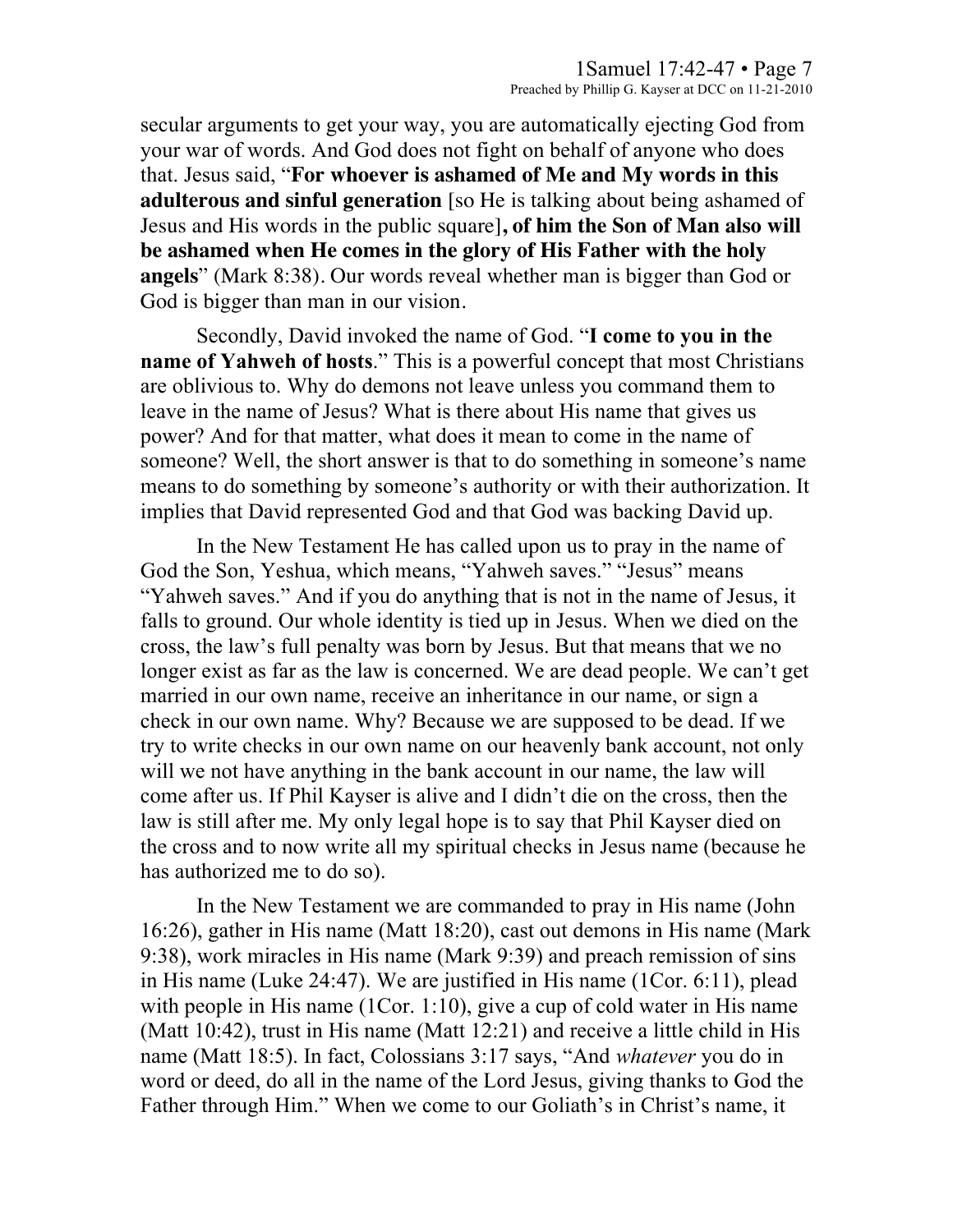means that we self-consciously see ourselves as seated together with Christ in the heavenlies; we represent Him, and act on His behalf.

The third thing that David believed in was the presence of numerous invisible angels. That verse speaks of the "**LORD of hosts, the God of the armies of Israel.**" David knows that God is not only raising up an army of humans, but God is already the commander of heavenly hosts. And even though Goliath looked big, if Goliath got one glimpse of the majestic angels that were camped around David, he would fall flat on his face in fear, even without a rock in his head. But how many times do Christians think of the hosts of angels that are on our side? Almost never. And you know what? Without faith, those angels are frustrated. If you want to get a tiny glimpse of the relationship between what angels can and cannot do and our faith and our prayers, read the first few verses of Revelation 8 or read Daniel chapters 9-11. Revelation 8 shows that angelic regiments of soldiers are hindered from doing anything as long as the church is silent. But as soon as the prayers of the church go up in faith, the trumpets begin to sound, and angelic regiment after regiment is unleashed for battle. Our power is unseen, and so we tend not to use those powers. But we have enormous power at our disposal if we will use the means of grace.

Now Goliath is still going to mock you when you do that, but he will be no match for a church that actually is willing to use God's weapons. My kids use an analogy of a gun. You've got a Gospel gun in your hand, and your attacker laughs at you and says, "I don't believe in guns." You don't say, "Oh, OK," and put down your gun simply because he doesn't believe in it. You pull the trigger and make him a believer. Right? And that's the way it is with the weapons of our warfare. You pull the trigger by *using* God's Word, invoking His name, and calling upon His angels. We need to have the assumptions and expectations of David. Too many evangelicals are "practical Deists."

## **III. The offense revealed in our words**

### *A. Goliath was offended by the weakness of David's weapons (v. 43)*

The third thing that I see as quite a contrast in this war of words was what Goliath and David each got offended over. They are quite different things. Verse 43 shows that Goliath is personally offended. "**So the Philistine said to David, 'Am I a dog, that you come to me with sticks?'**" He is insulted that he even has to fight with David. "Am I a dog?" You can see his offense in those words.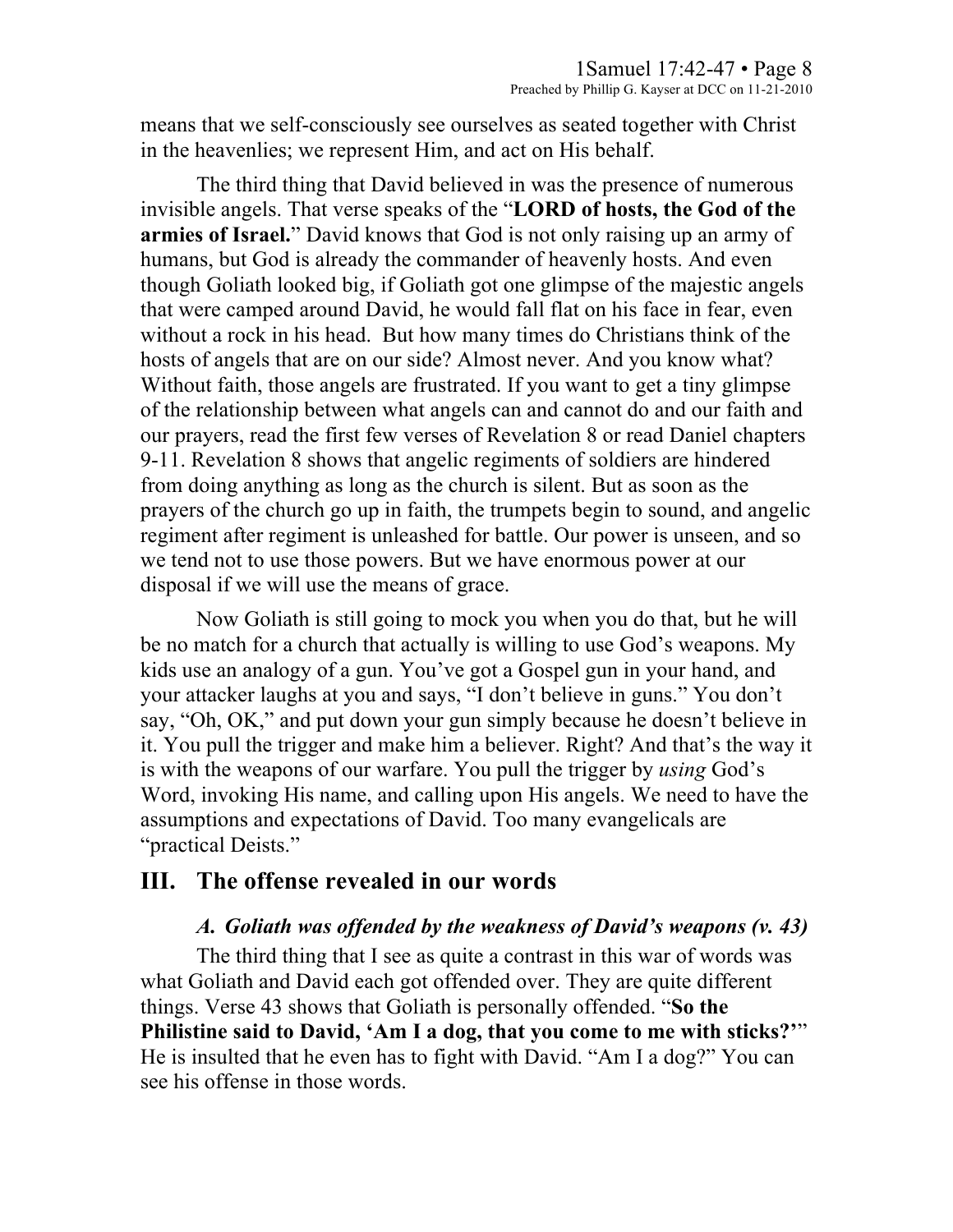#### *B. David was offended by Goliath's defiance of God (v. 45)*

But notice that David does not take personal offense to Goliath's mocking, cursing, and hatred. The last phrase of verse 45 that I read earlier says, "**I come to you in the name of the LORD of hosts, the God of the armies of Israel, whom you have defied.**" David's anger is a righteous anger because it is God-centered. He is consumed with grief that God's name is being trampled in the mud. That's why it bothered him that his brothers and others weren't doing anything about this.

Too many times in our war of words we find that we are offended because our pride has been hurt, or we have not gotten our way, or we can't convince the other person with our words. It is a self-centered offense. And that too is something that needs to be repented of. We need to ask God to give us such a passion that His will would be done, that we would gladly take the insults and hatred of the world, if God would be glorified. It is only then, that our prayers for victory are prayers that *should* be answered. If we have humanistic reasons for why we want our prayers to be answered, we aren't really praying according to God's will, in His name, or praying for His glory, or representing His interests in our prayers. Examine the nature of your offense in your war of words. It too will reveal a lot about your heart.

# **IV. The religion revealed in our words**

### *A. Goliath cursed David by his gods (v. 43), but showed that his trust was really secular – with what eye could see (vv. 8-9; 42-43); All false religion is fundamentally humanistic.*

The fourth thing that I see in this war of words is that it revealed the true nature of their respective religions. Goliath had a religion. We know that because verse 43 says, "**And the Philistine cursed David by his gods.**" But the Philistine's real trust was in himself. In verses 8-9 all Goliath can think about is how good and how strong he is. He promises to prevail. We see the same humanistic arrogance in verse 44: "**And the Philistine said to David, 'Come to** *me***, and** *I* **will give your flesh to the birds of the air and the beasts of the field.**" His religion was man-centered.

And it is my contention that every religion in the world is a mancentered religion except for the true religion of Christianity. So there is a real sense in which every false religion is humanistic. False religions *start* with man. (Actually, some compromised brands of Christianity start there too, don't they?) They *start* with man's efforts, and his partial goodness, and what man deserves. In total contrast true Christianity portrays man as being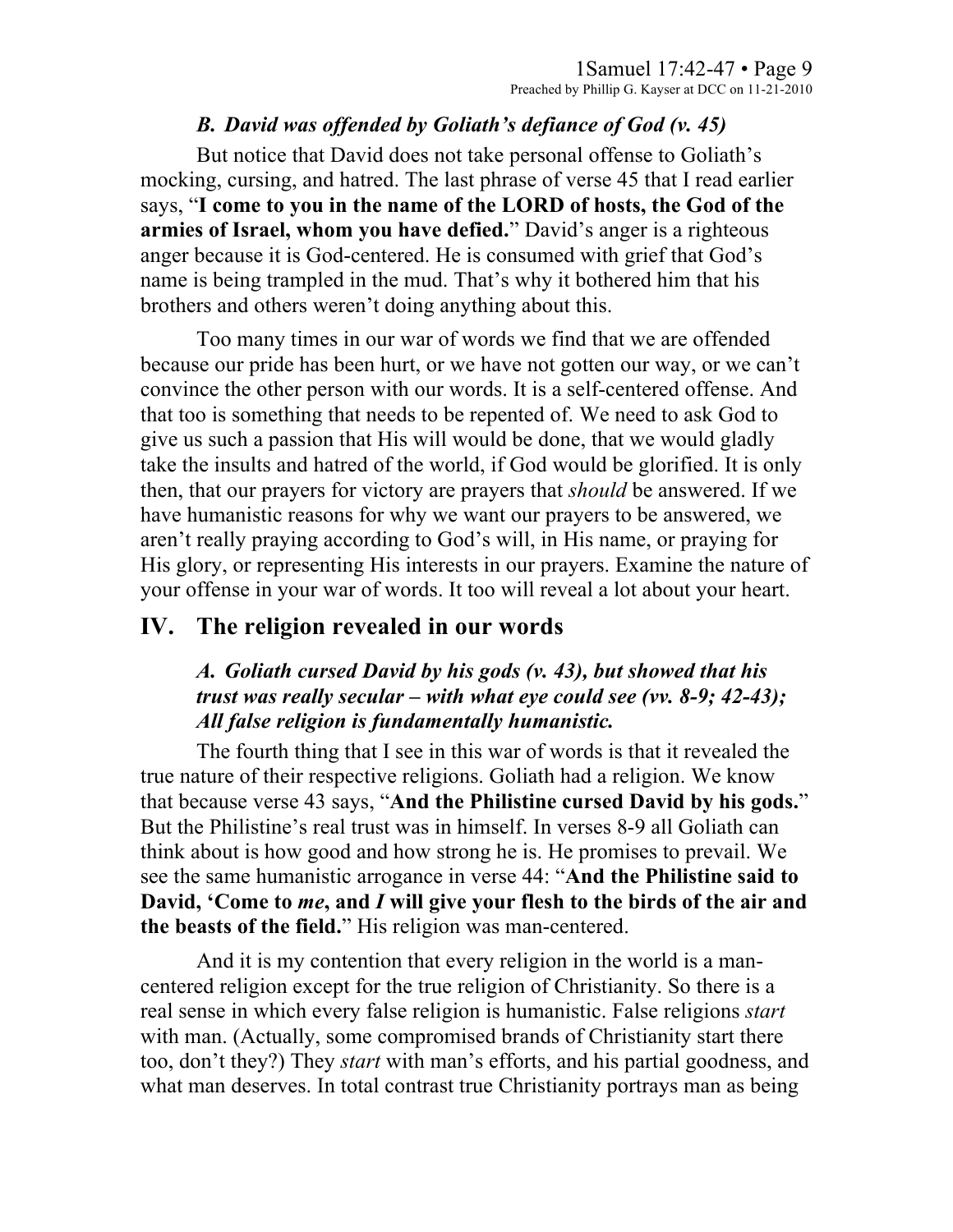dead in his sins and unable to come to God. True Christianity starts with God's plans for us in eternity past, a past redemption that guarantees the salvation of the elect, the Holy Spirit's regeneration and bringing of us to life. We call that monergism. Only one person is working in bringing us to new life. And only after God regenerates us by bringing a new birth do we have the faith to seek Him and find the next step of salvation, which is justification. And even once we are saved, it is not a situation of a 50-50 cooperation between God and us. We work out what God works in. Philippians 2:12-13 tells us:

# **Philippians 2:12 …. work out your own salvation with fear and trembling;**

#### **Philippians 2:13 for it is God who works in you both to will and to do for** *His* **good pleasure.**

It is 100% God's grace enabling us to be 100% involved. It is sola gratia, solo Christo, and sole deo Gloria – grace alone, Christ alone, and to the glory of God alone. The false religion of Goliath was what made sense to his mind; what could be trusted with his eyes and faculties; and he expected his gods to be manipulated by his loyalty and efforts.

### *B. David spoke of the true God and showed that his trust was really a kingdom trust – in what eye could not see (v. 46)*

But David says in verse 46,

**1Samuel 17:46 This day the LORD will deliver you into my hand,** [So David is involved; he is not a robot, but the victory is attributed to God because it is God alone who can enable him to have the victory. "This day the LORD will deliver you into my hand."] **and I will strike you and take your head from you. And this day I will give the carcasses of the camp of the Philistines to the birds of the air and the wild beasts of the earth, that all the earth may know that there is a God in Israel.** 

There it is – it is grace alone that strengthens David, and once David gets the victory, he attributes it the glory of God alone. So this is yet another test that we can apply to our wars of words. Do our words testify that our trust is in ourselves, or that our trust is in God? When you feel pride rising in your heart at how good you are with your words, you know that you are starting to go astray. Even Christians can have a religion of humanism if they are not careful. Many people won't do the right thing because "they don't feel like it," which makes our feelings our highest authority. Or others will excuse their sin by saying, "everyone does it," which makes other people's actions the highest authority. Or they will say, "but science has proved." I think you get the point. Our words often reveal the true nature of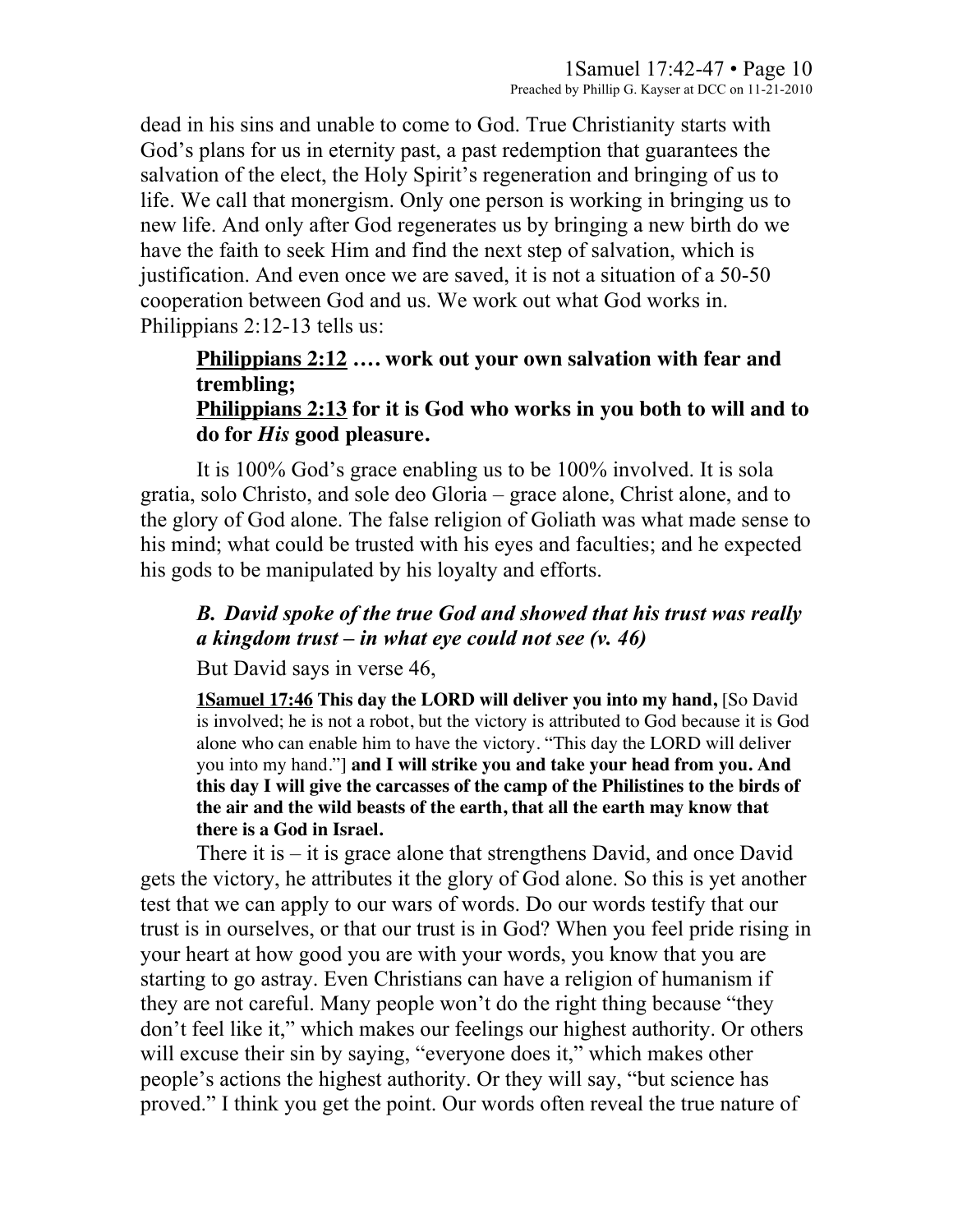our religion – is it humanism or Christianity? I would have to say that the war of words for many Christians is humanism, and they are embarrassed by the law of God.

## **V. The confidence revealed in our words**

## *A. Goliath was confident in his ability; Philistia suddenly lost confidence when their ability was not enough (vv. 8-9, 44)*

The last contrast I see in this war of words was the contrast between the confidence of Goliath and the confidence of David. In verses 8-9 Goliath is quite confident in his own strength. The same confidence is expressed in verse 44 – "**Come to me, and I will give your flesh to the birds of the air and the beasts of the field**!" Here's the point - we see from the subsequent verses that his confidence was ill founded. And we too need not be intimidated just because evolutionists are confident that we are idiots, or because liberals think that original intent interpretation of the constitution is stupid. Confidence means nothing if it is not grounded well.

## *B. David was confident too – but it was a confidence in God's purposes, power, and methods, not in the tools that we use (vv. 37,47)*

David is no less confident, but his confidence is in God's revelation, purposes, power, and methods, not in the tools that he was going to us. His confidence arose from the inspired and inerrant word that he had been given earlier. In verse 37 he said, "**The LORD who delivered me from the paw of the lion and from the paw of the bear, He will deliver me from the hand of this Philistine.**" In verses 45-47 David absolutely exudes confidence. He says,

**1Samuel 17:45 ¶ Then David said to the Philistine, "You come to me with a sword, with a spear, and with a javelin. But I come to you in the name of the LORD of hosts, the God of the armies of Israel, whom you have defied. 1Samuel 17:46 This day the LORD will deliver you into my hand, and I will strike you and take your head from you. And this day I will give the carcasses of the camp of the Philistines to the birds of the air and the wild beasts of the earth, that all the earth may know that there is a God in Israel. 1Samuel 17:47 Then all this assembly shall know that the LORD does not save with sword and spear; for the battle** *is* **the LORD'S, and He will give you into our hands."** 

We saw last week that this was not presumption. David was basing his confidence in the revelation God had already given. And we too can have confidence in the laws, promises, and theology of Scripture. But frequently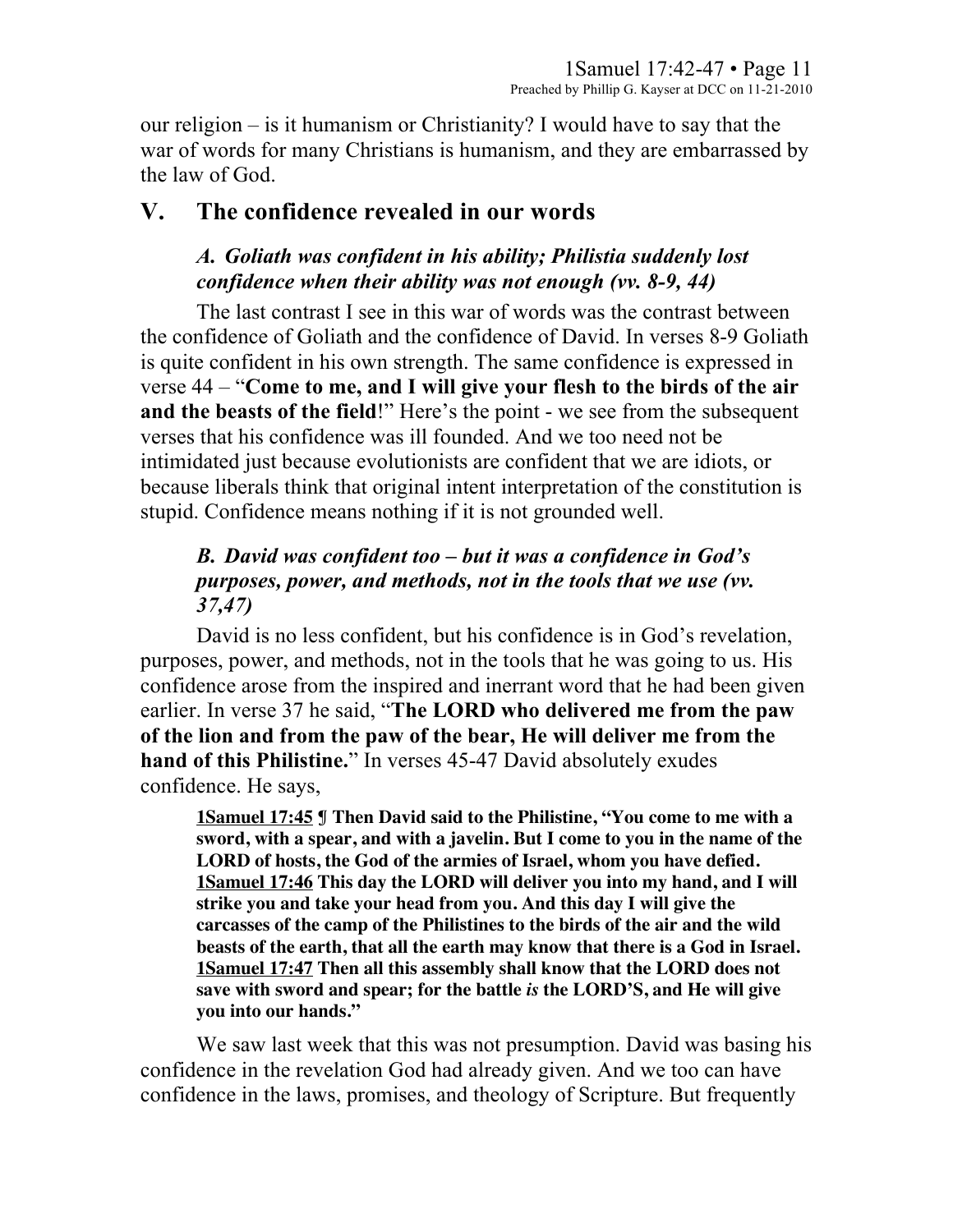we don't allow those laws, promises, or doctrines to grip us and to govern our wars of words.

## **Conclusion**

And so this sermon is a challenge to rethink what our words reveal about us. Do our words reveal a goal that is self-serving or a goal that is worthy of God? Do they reveal a confidence in the power of God's grace and the surety of His purposes? When we take offense in our war of words, is it a righteous indignation or an indignation that springs from pride? What kind of religion do they reveal? And do they betray a confidence in man or show forth a confidence in God? I can always tell when my confidence is in God. I relax about the results. When my confidence is in my own words, I get stressed when people aren't convinced. Let's make a commitment this morning to first of all be willing to war with words, but secondly to make sure that we allow God's Spirit to sanctify us and make our word wars honor Him and conform to the Scripture. Amen.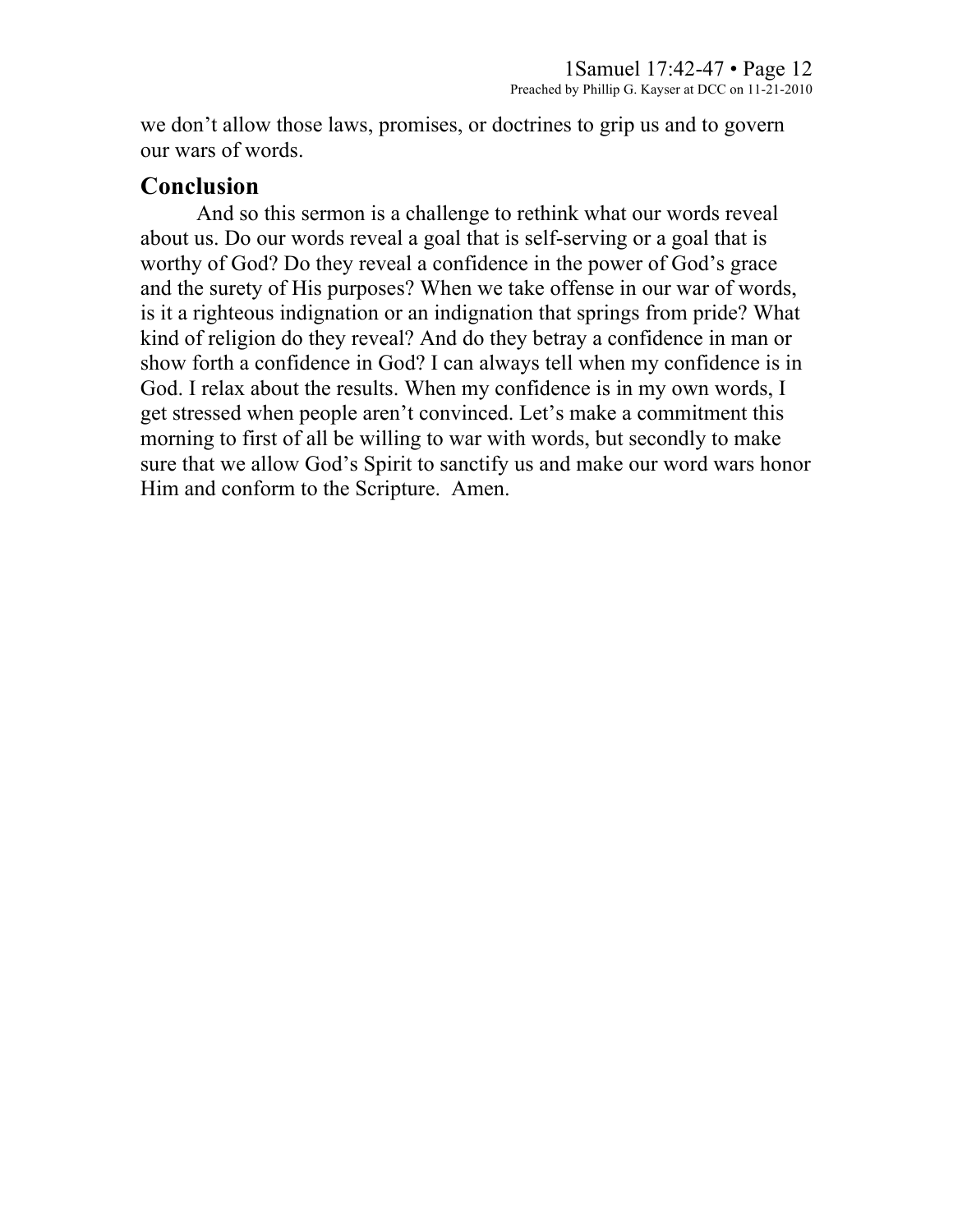#### **Youth Notes**

Draw a picture of the sermon

|        |                           |        |        |        |        | Word checklist: check words<br>off as Pastor Kayser says<br>them. |  |
|--------|---------------------------|--------|--------|--------|--------|-------------------------------------------------------------------|--|
|        |                           |        |        |        |        | $\Box$ war                                                        |  |
|        |                           |        |        |        |        | $\Box$ snickering                                                 |  |
|        |                           |        |        |        |        | $\Box$ fool                                                       |  |
|        |                           |        |        |        |        | $\Box$ independence                                               |  |
|        |                           |        |        |        |        | $\Box$ statism                                                    |  |
|        |                           |        |        |        |        | $\Box$ humanistic                                                 |  |
|        |                           |        |        |        |        | $\Box$ embarrassed                                                |  |
|        |                           |        |        |        |        | $\square$ assumptions                                             |  |
|        |                           |        |        |        |        | □ Yeshua                                                          |  |
|        |                           |        |        |        |        | $\Box$ hosts                                                      |  |
|        |                           |        |        |        |        | $\Box$ offense                                                    |  |
|        |                           |        |        |        |        |                                                                   |  |
|        |                           |        |        |        |        | Things I need to do:                                              |  |
|        |                           |        |        |        |        |                                                                   |  |
|        |                           |        |        |        |        |                                                                   |  |
|        |                           |        |        |        |        |                                                                   |  |
|        |                           |        |        |        |        |                                                                   |  |
|        |                           |        |        |        |        |                                                                   |  |
|        |                           |        |        |        |        |                                                                   |  |
|        |                           |        |        |        |        |                                                                   |  |
|        |                           |        |        |        |        |                                                                   |  |
|        |                           |        |        |        |        |                                                                   |  |
|        | ler, nor does it have any |        |        |        |        |                                                                   |  |
|        | cklist box (upper right). |        |        |        |        |                                                                   |  |
| O      | Υ                         | Q      | Ν      | E      | G      |                                                                   |  |
| J<br>٧ | D<br>Κ                    | т<br>Z | S<br>Υ | Ν<br>Z | Υ<br>х |                                                                   |  |
| v      | P                         | Q      | U      | Υ      | B      |                                                                   |  |
| O      | Ν                         | S      | D      | R      | L      |                                                                   |  |
| B      | Α                         | Κ      | Ν      | Z      | J      |                                                                   |  |
| н      | Z                         | F      | Α      | P      | W      |                                                                   |  |
| Ν      | х                         | O      | M      | Ν      | А      |                                                                   |  |
| F      | G                         | B      | F      | Α      | U      |                                                                   |  |
| O<br>S | M<br>R                    | Y<br>M | M<br>Т | ν<br>С | W<br>L |                                                                   |  |
| T      | Υ                         | G      | S      | Κ      | м      |                                                                   |  |
| Α      | P                         | W      | Z      | Q      | E      |                                                                   |  |
| т      | ı                         | С      | J      | W      | Z      |                                                                   |  |
| ı      | А                         | Ρ      | L      | R      | T      |                                                                   |  |
| S      | W                         | Z      | B      | E      | D      |                                                                   |  |

This is an easy level word-find puzzle. It has no words spelled in reverse order, nor does it have any diagonally placed words. The words in this puzzle are listed in the word checklist box (upper right). Υ E S Α Е Т М U D Κ Α O U Υ O P O Υ Q Ν Ε G н L B S T S A Q T S Ν Υ O N н O L Υ κ M R F D J D Ν O н P Z E Е R W W F Ν W U E  $\mathsf R$ н C V Κ Ζ Υ Z х I D Z G B X X P W O  $\mathsf R$ G S E P Q U Υ B κ L E I W J ٧ S P I C R O Т Q J. κ ٧ Υ Α S U M P Т I O Ν S D R L S C P P G U н S Q F B Α Κ Ζ J Q Υ Р L D D L L н Ν F E Z Ν C Ν P S Υ т D Н P P O F Ν S E ٧ н F Α P w S U U L Н L С Α E Ε W Ν х O M Α J. L Т P Х G U Ν ı E С E R Α S S D D Q L U ٧ O R F G B F Α U М в Α R F E κ L F J S P F I O O L G ٧ U w O M Υ M ٧ W Υ L Ε J C Z J R C ٧ Q W W R J Z κ O С S R M Т C L J R E н н D В Υ Z W А Ν O Α W Ε F Υ T Y G S κ M w P E J. L Α А Ε в I Ν D Е Ε Ν D Е Ν С Е Α P W z Q F Z S N Q z R Υ O в н в В D н U M Α N ı S т ı С J W G s W х U ٧ Ν J. G Α P U н Α P L R T R W Т J н ٧ ı G Z Ε D С в Α O J F Ε D W F ٧ Q L R M Ν Z s W в L P E L Ν H M м w M Ν F Q м S С D U L D M H Q R в C